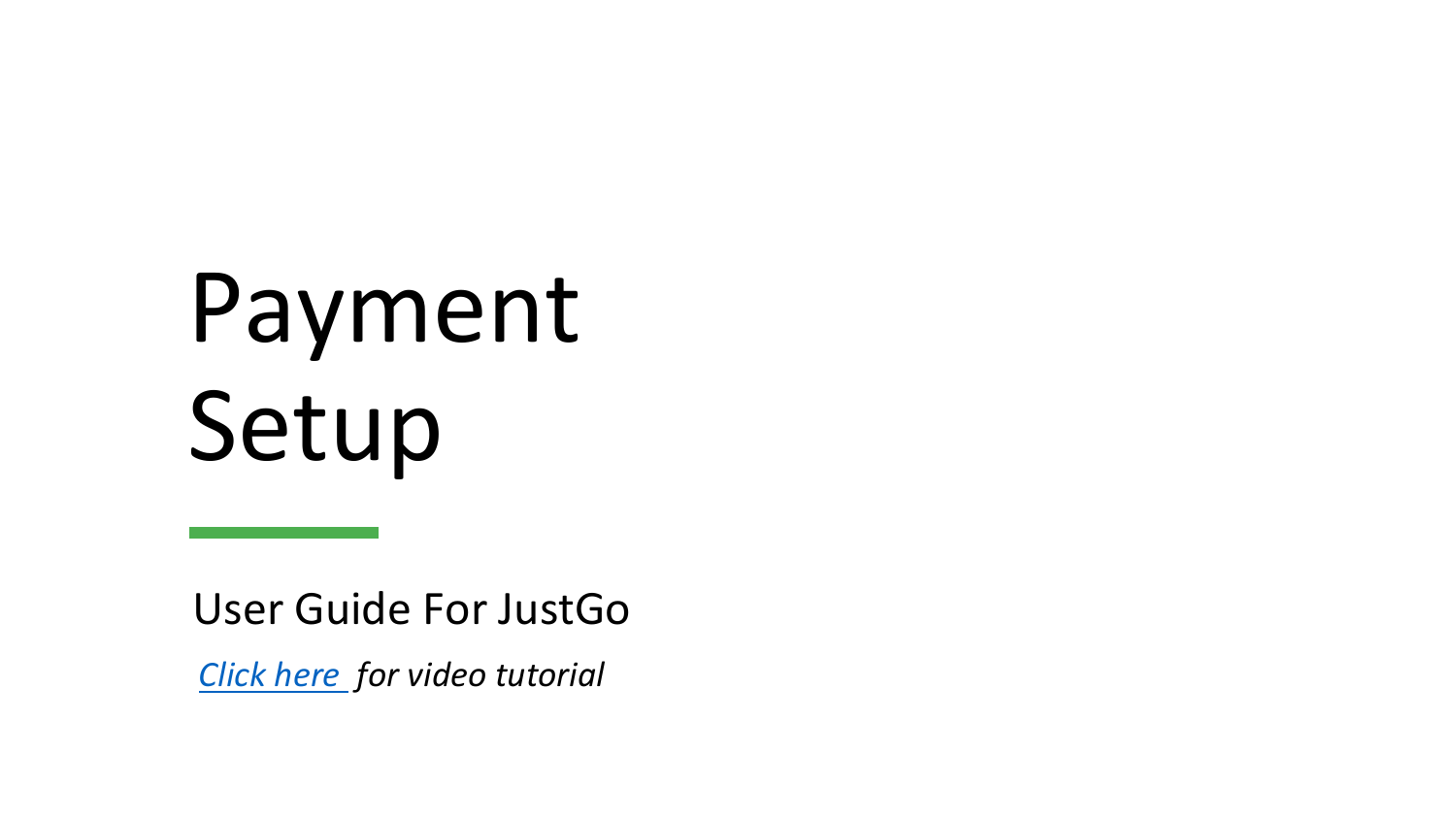### What's inside?

- o [Why do I need to complete the payment setup?](#page-2-0)
- o [How do I set-up an Stripe account?](#page-3-0)
- o [Additional Stripe Information](#page-7-0)
- o [How do I know setup is complete?](#page-8-0)
- o [How do I update my account information?](#page-9-0)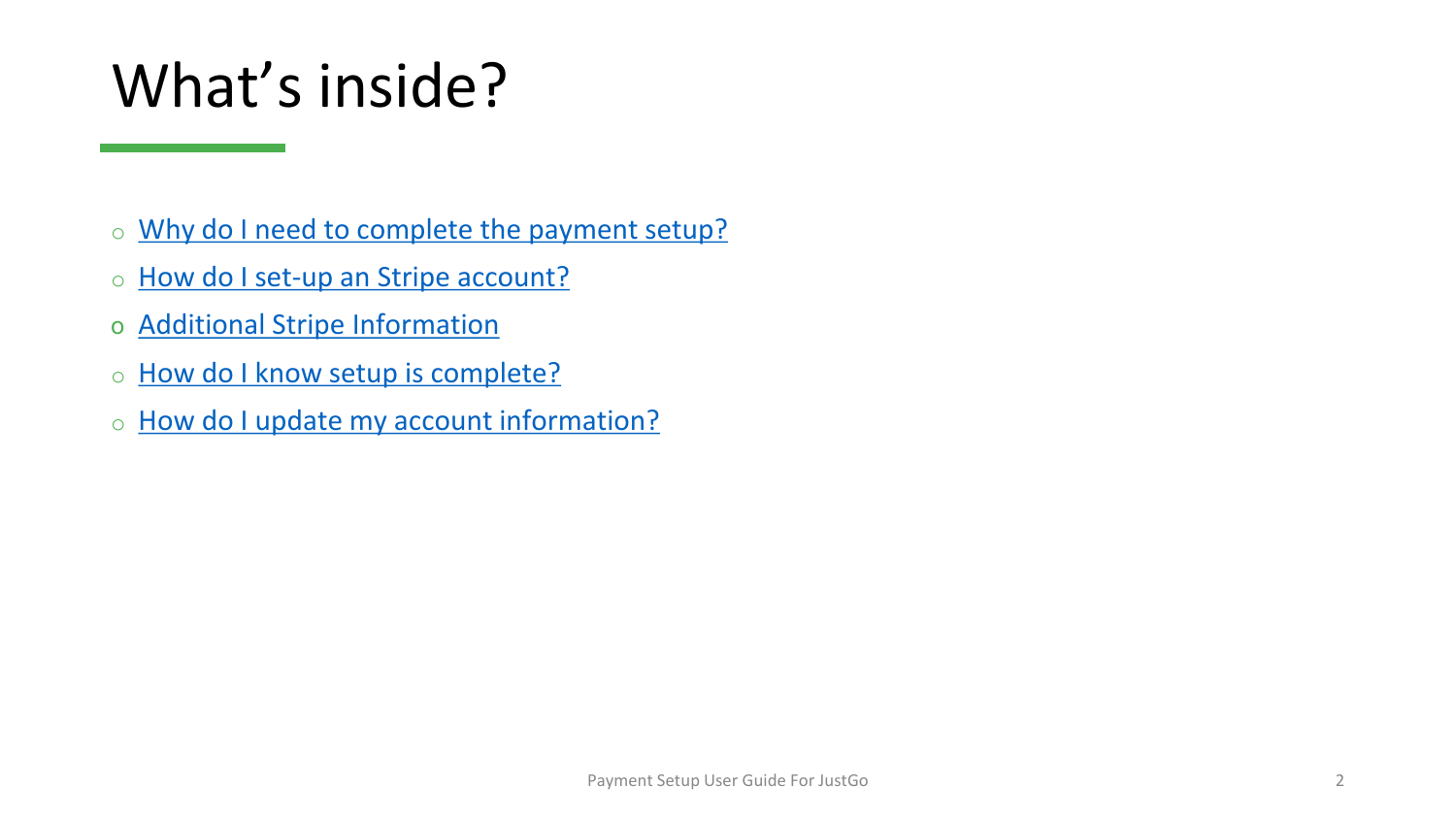## <span id="page-2-0"></span>Why do I need to complete the payment setup?

In order to collect payments from members, your club's bank account is required to be linked to JustGo.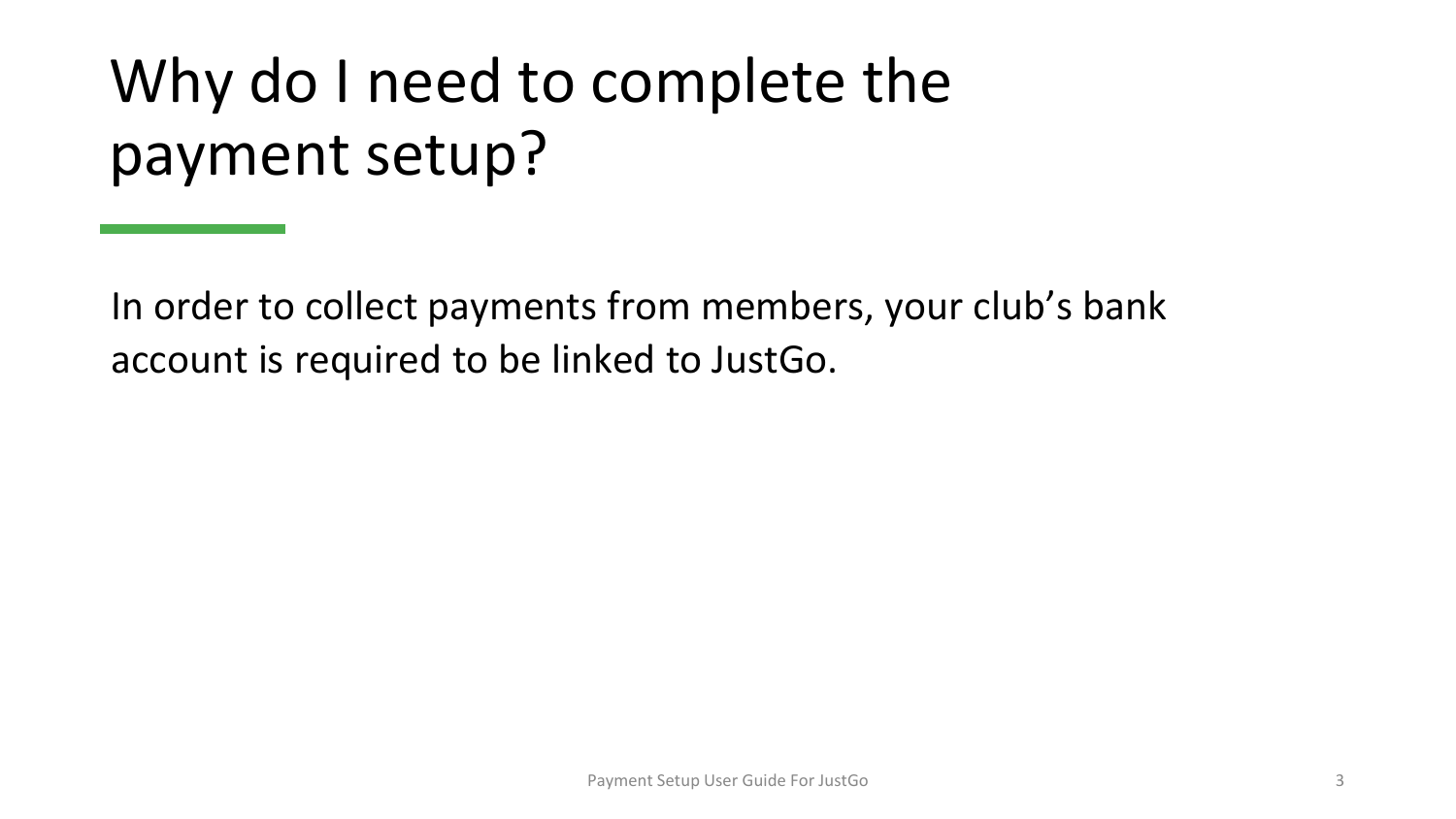### <span id="page-3-0"></span>How do I set-up a Stripe account?

A Stripe account needs to be linked to your Club in JustGo to enable your members to pay for their membership.

If you already have a stripe account, you do not need to create a new one. You will just need to use your login details to link it to your Club Account in JustGo.

Members' payments are split at the checkout so you will receive your portion of the annual Membership Fee direct to your nominated club bank account.

Your Club Chairperson, Treasurer or Secretary should complete this process.

IT IS RECOMMENDED THAT YOU ADD MULTIPLE USERS TO THE STRIPE ACCOUNT. THIS WAY IF THE COMMITTEE OR NOMINATED AUTHORISED PERSON AT YOUR CLUB LEAVES OR CHANGES, THERE IS STILL SOMEONE WHO CAN ACCESS/UPDATE THE ACCOUNT.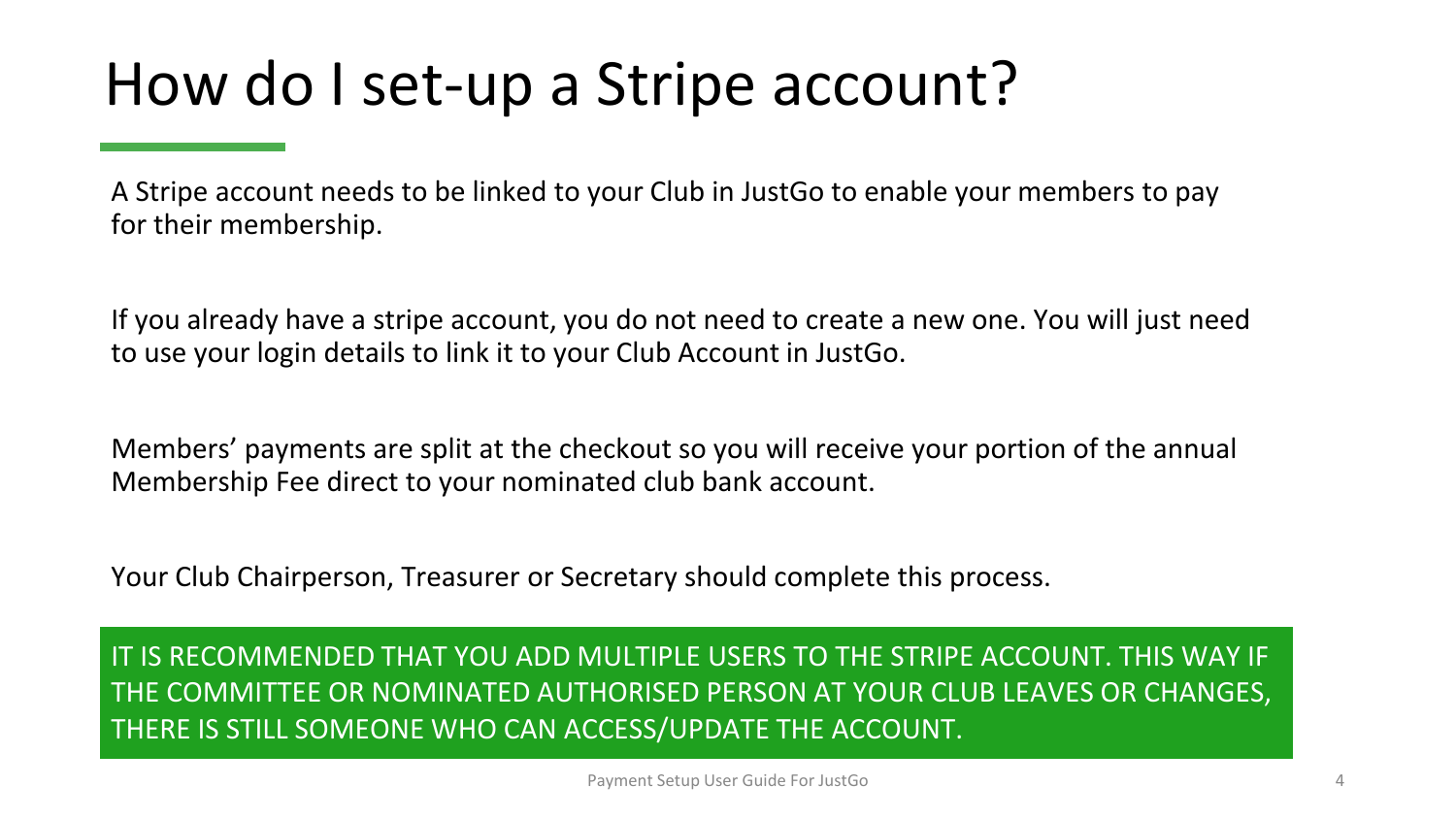### Link Stripe Account to JustGo

From the menu, click on PAYMENT SETUP

Then click LET'S GET STARTED

Let's get started

You will be asked to sign into your Stripe account. If you have not yet created one, you can do so from here. Click on the "DO NOT HAVE AN ACCOUNT? SIGN UP" link at the bottom of the page on account? Sign up

n

**Payment Setup** 

When you have finished adding all Club information in Stripe, return to the JustGo dashboard.

IF YOU HAVE ALREADY CREATED A STRIPE ACCOUNT, BE SURE TO CHECK THE EMAIL ADDRESS WHEN YOU GO TO LINK YOUR ACCOUNT AS THE LOGIN/SIGNUP FIELD MIGHT PRE-POPULATE WITH THE EMAIL ADDRESS ATTACHED TO THE CLUB PROFILE IN JUSTGO. SIMPLY REMOVE THIS EMAIL AND TYPE IN THE ONE YOU USED TO SET-UP YOUR ACCOUNT.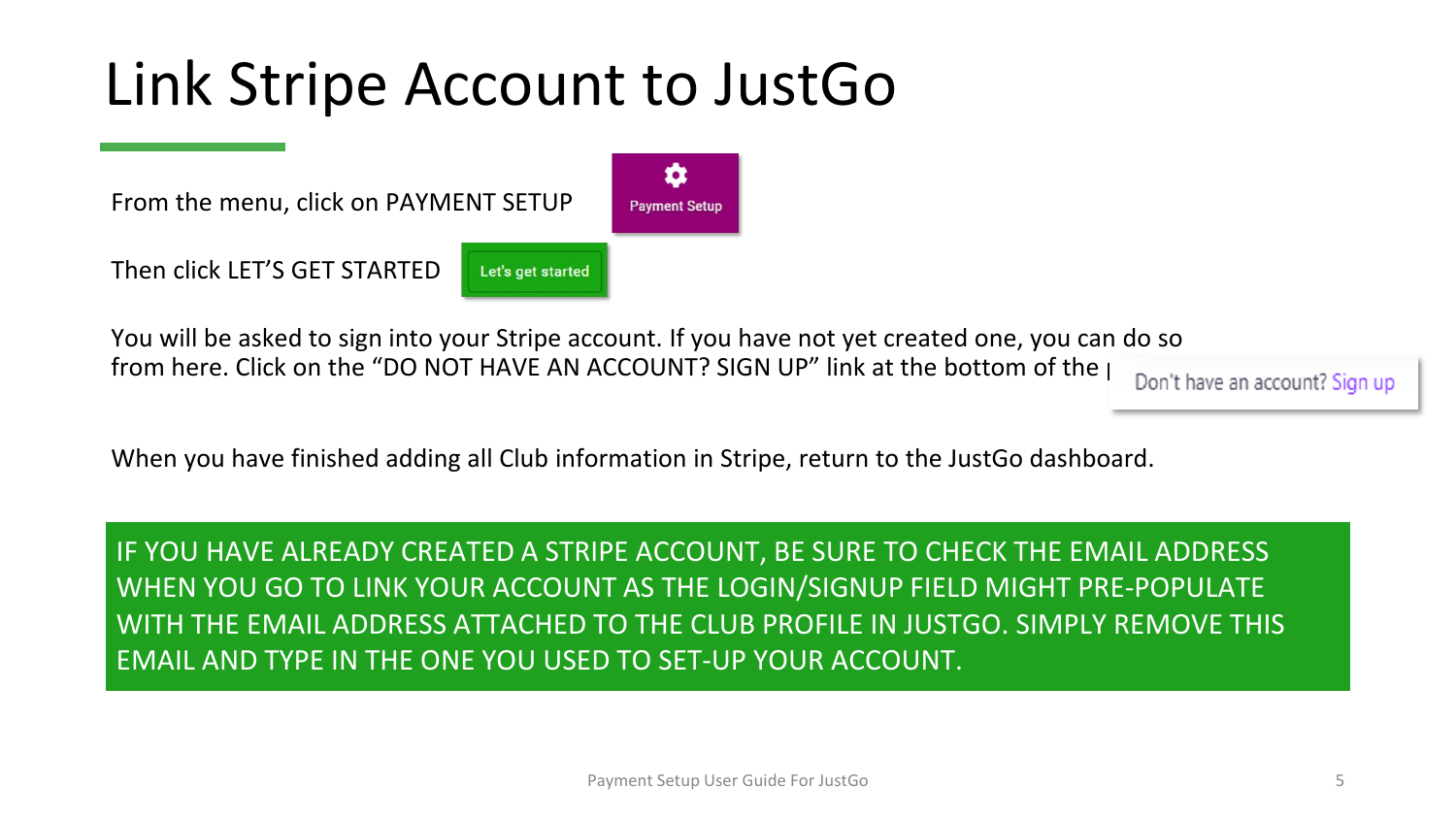### How do I set-up a Stripe account?

Once you are logged into JustGo, head to **Payment Setup** to create a new account.

Enter an email, your full name and a password to create your account.

Locate the email sent by Stripe to your nominated email account and click the VERIFY EMAIL link. This will take you back to the Stripe website where you can begin the completion of the set-up.

Next, click on the **START** button to add your Club details. When you get to the section to add your business details, if you do not have a CRN, enter eight (8) zeros (0). If your club does not have a postal address, enter your own address.

Under Industry, select **MEMBERSHIP ORGANISATIONS** then select OTHER MEMBERSHIP ORGANISATIONS.

| <b>Payment Setup</b>            |                                                                                                                                 |
|---------------------------------|---------------------------------------------------------------------------------------------------------------------------------|
|                                 | <b>Welcome to Stripe, Samantha!</b>                                                                                             |
|                                 | First, check samanthaponytest@outlook.com                                                                                       |
| <b>Open Outlook</b>             | Resend                                                                                                                          |
|                                 |                                                                                                                                 |
|                                 | Verify your email address so we know it's really you-and so we<br>can send you important information about your Stripe account. |
|                                 | Verify email address                                                                                                            |
|                                 |                                                                                                                                 |
| D                               | Next, add your business details<br>Tell us a little more about your business to activate your account.                          |
| Start $\rightarrow$             | Tell us about your business<br>The information Stripe collects about your business helps                                        |
| and our Services Agreement.     | us meet requirements from regulators, financial partners,                                                                       |
|                                 |                                                                                                                                 |
| Industry                        |                                                                                                                                 |
| Please select your industry     | ٥                                                                                                                               |
| Search<br>Professional services |                                                                                                                                 |

Religious organisations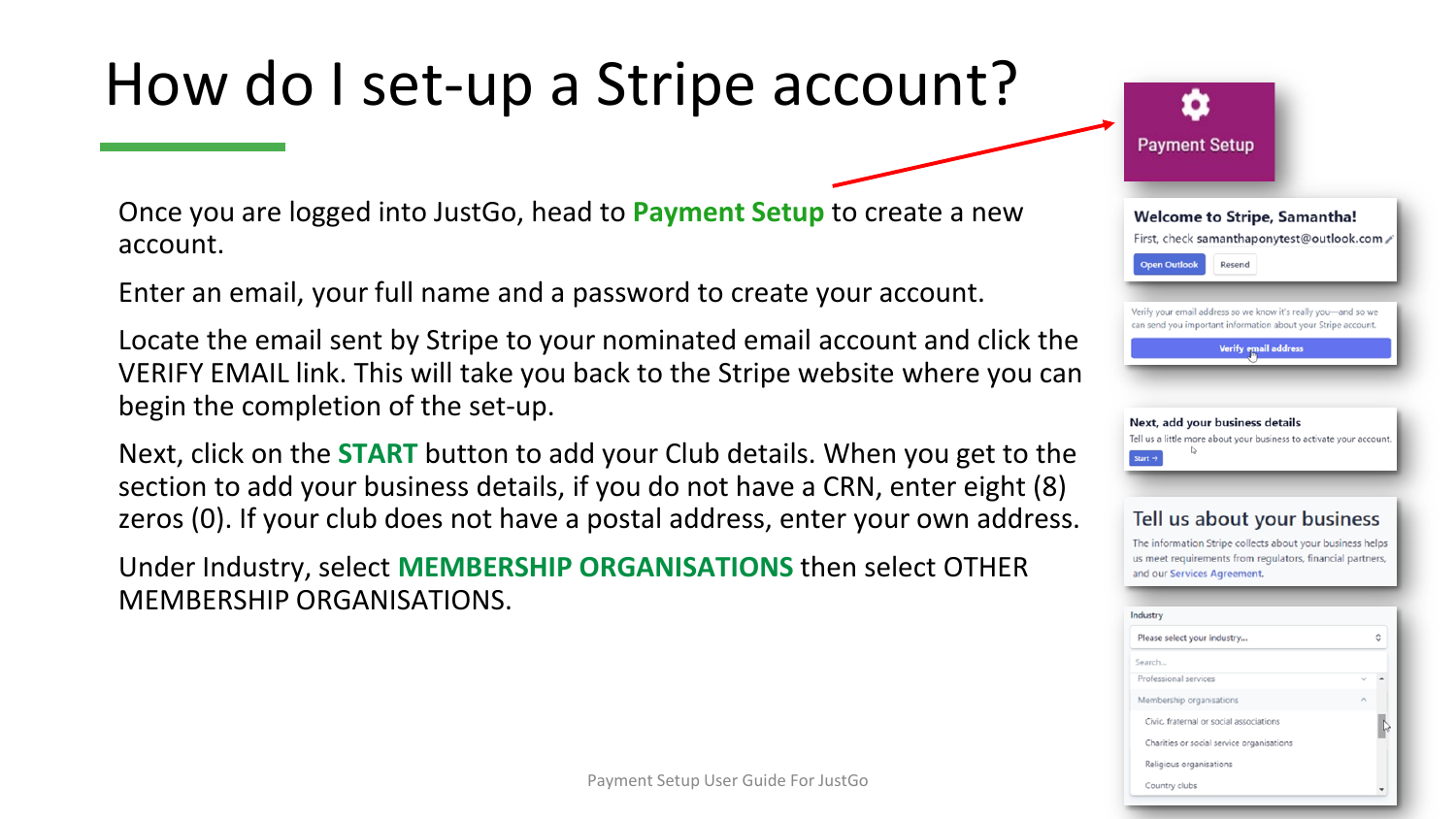### How do I set-up a Stripe account?

If you do not have a club website, enter the URL of your club Facebook page or group.

Under Product Description, enter '*Membership & Events via JustGo'* (or similar).

The business representative needs to include information about your club authorised person(s). This person becomes the account "owner" which is the person responsible for the account. The most appropriate person for this in your Club will be the Treasurer, Chairperson or Secretary.

Enter details for the Statement Descriptor in the fields provided and enter in a contact phone number. The Statement descriptor will auto-populate with the website. Change if required.

Enter the Club Bank Account details for the payments to be deposited into.

Set-up two step authentication on your account by following the prompts, confirm all of your details and finish your set-up.

| <b>Business website</b>         |  |  |
|---------------------------------|--|--|
| https://www.facebook.com/pcansw |  |  |
| <b>Product description</b>      |  |  |
| Memberships & Events via JustGo |  |  |
|                                 |  |  |

#### **Business representative**

This account must be activated by an executive, senior manager or someone who otherwise has significant responsibility for the control and management of your business. If that's not you, please ask the right person to fill out this form.

Legal name of person

### **Customer support details**

This information helps customers recognise your business. Your support information may be visible in payment statements, invoices and receipts.

#### Select an account for payouts

A payout is the transfer of funds from Stripe to your bank account

#### Two-step authentication

Strengthen your account's security by protecting it with either your phone or an authenticator app in addition to your password. This is required by Stripe and will help ensure that no one else can log in to your account.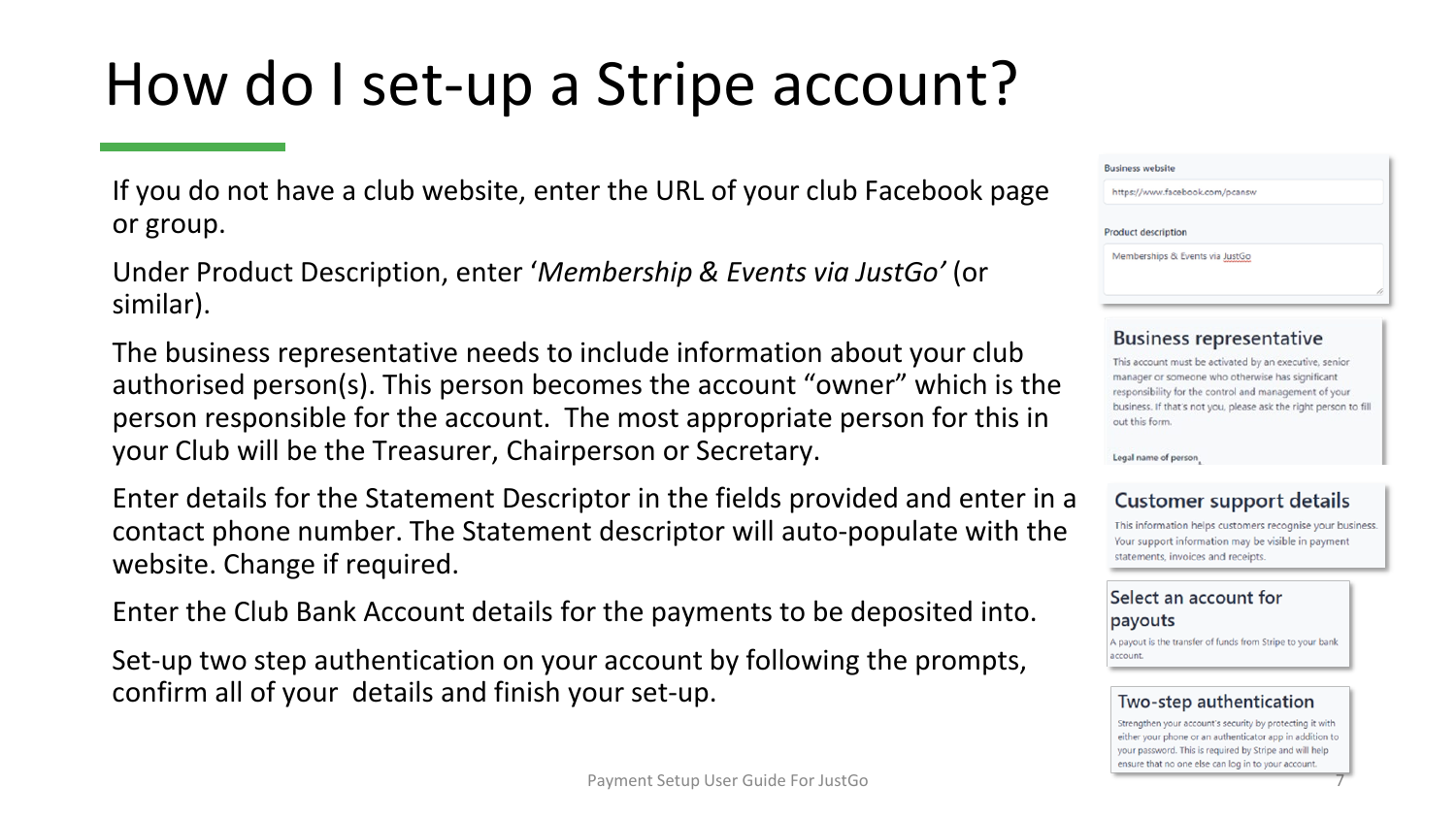## <span id="page-7-0"></span>Additional Stripe Information

After you have completed your Stripe Account set-up, if details were not automatically verified, you will receive an email requesting additional information. This might be for the Club or the person listed as the account owner. Instructions will be provided in the email from Stripe.

Payments are made to your nominated club bank account once daily in bulk amounts for transactions of the day before.

There is no need to log back into your Stripe Account unless you need to update your bank or user details or to provide any verification documents as required by Stripe.



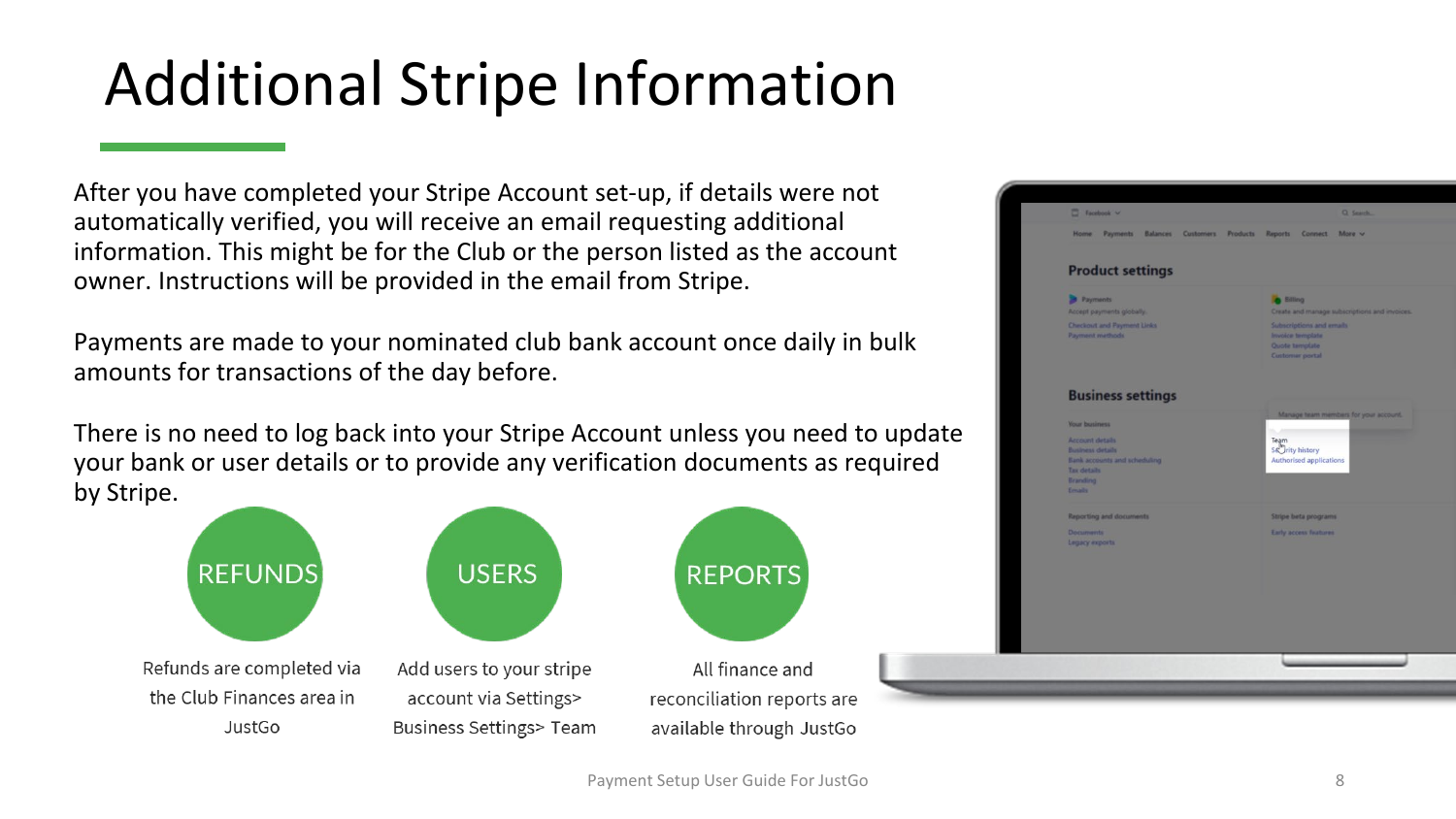### <span id="page-8-0"></span>How do I know setup is complete?

A setup complete message will be displayed on the Payment Setup screen.